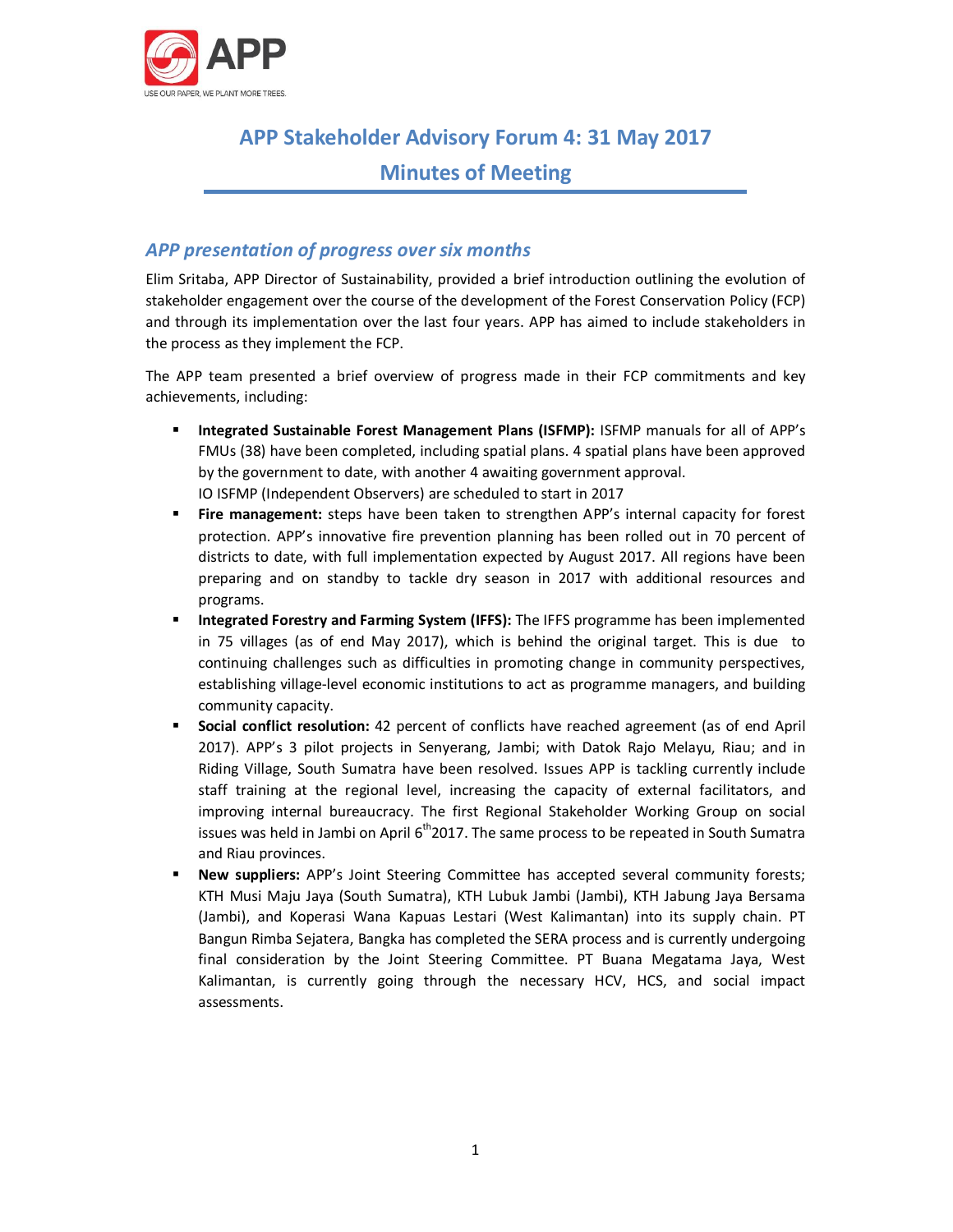

#### **Mr. Hadi Daryanto, Director General of Social Forestry and Environmental Partnership, Ministry of Environment and Forestry**

Mr. Hadi Daryanto detailed the MOEF's priorities, which focus on making state-owned forestland into opportunities for community livelihoods. President Widodo's priority is to address inequality, including through forestry policies. That is why the MOEF has prioritised social and community forestry programmes with a target to reach 12,7 million ha of forestland under community management in 2019.

Negla Martini from APP's Sustainability and Stakeholder Engagement team presented on the progress APP has made since the last SAF, highlighting how APP addressed previous SAF's recommendations on issues raised by stakeholders. These issues ranged from APP's work with local communities, long-term goals of conservation, and stakeholder engagement. Some changes implemented by APP as a result of these recommendations include:

- **B** Recommendation to consult local communities on their expectations from APP and the *landscape approach*; in response, APP has developed mechanisms to involve and/or consult local communities during FCP implementation. The necessary mechanisms were put in place to engage with communities on issues including agroforestry, social conflict resolution, plans to restore degraded areas and others. As an example, APP developed an extensive consultation process with communities neighbouring PT BRS in Bangka to explain possible plans and collect local communities expectation before moving forward with any type of negotiation to possibly include this concession as a new supplier.
- **•** Recommendation to draw on indicators used in international best practices; APP's existing policies and procedures are based on globally recognised standards, such as the ILO convention, PEFC and FSC Sustainable Forest Management standards, SDGs, and so on. This is a practice that APP will continue doing in developing its methodologies and procedures. APP is currently developing methodology to measure the impact of landscape conservation programmes in consultation with relevant experts.
- **B** Recommendation for a multi-stakeholder approach at the local, regional, and national levels *through empowering community leaders, using evidence-based approaches, and building industry-wide collaboration*; in response, the Belantara Foundation is working with provincial governments to establish a Joint Secretariat (SEKBER) in each Province where Belantara Foundation works to better synergise and coordinate on future projects.
- **Recommendation to set up a peat working group:** in response, APP has completed the development of TOR for the peat working group. Potential names to be involved in the working group have also been identified.
- **B** Recommendation to set up a panel consisting of NGO and APP representatives to monitor *conflict resolution processes and share best practices*; in response, APP is in the process of setting up working group on social conflict resolution at the provincial level. Local stakeholders invited to the working groups include community representatives, local NGOs, related government agencies and academics. The first regional working group meetings were held in Jambi in May 2017, with another scheduled to be held in Palembang early June 2017. Additionally, based on input from the NGOs, at end of 2017 APP will arrange a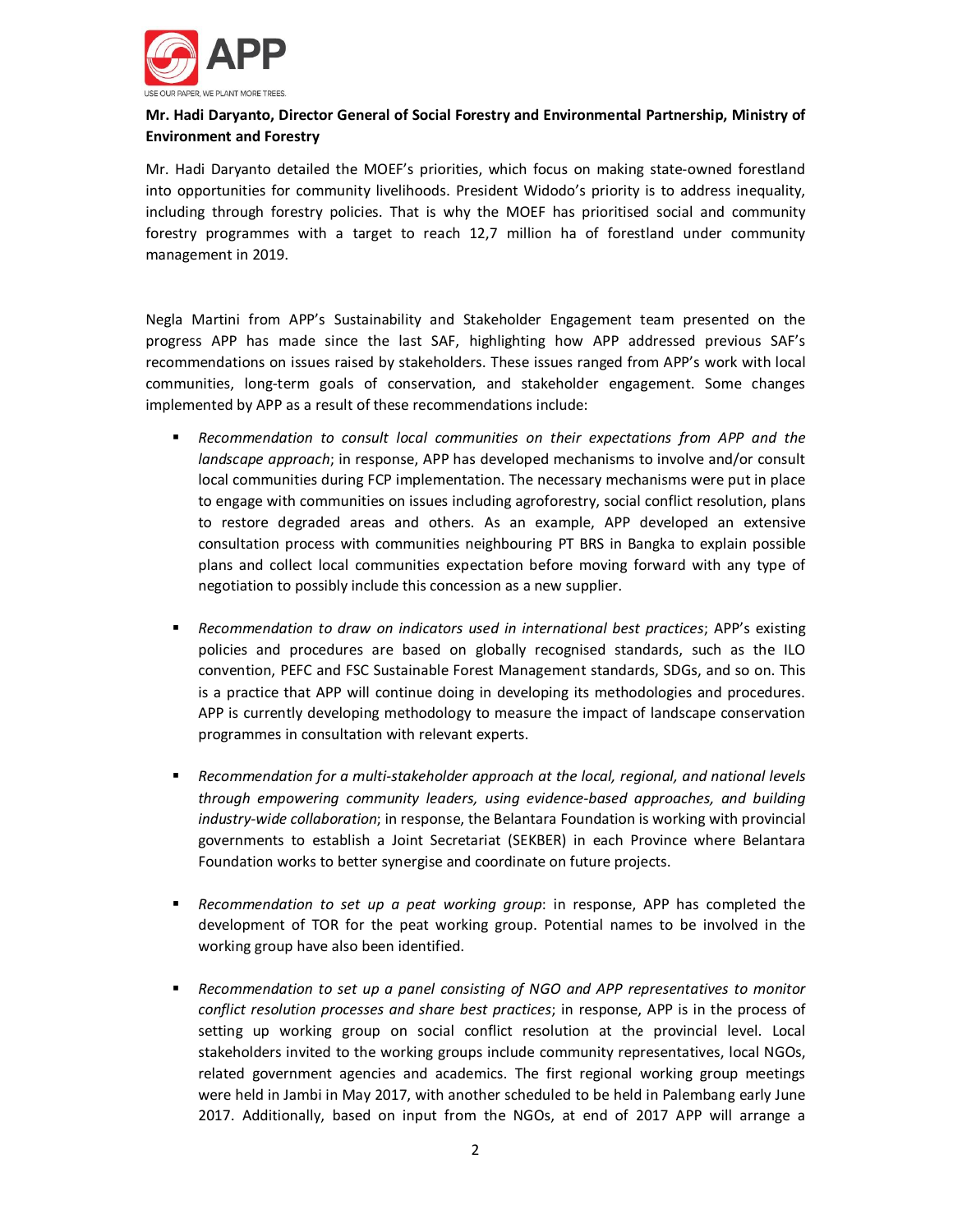

workshop to reflect and discuss on different practices of conflict resolution in APP's suppliers' concession areas.

**Recommendation to define clearer responsibilitites at HQ down to operations, and to** *increase exchange of experience from local champions*: in response, a new department and pool of experts have been set up at HQ level to act as a bridge between HQ, R&D, Planning and operation division in order to improve coordination, quality control, response, monitoring and evaluation. In terms of exchange of experience by local champions, APP has already implemented a crss-sharing platform called Management by Olympic System (MBOS).

# *Feedback from Stakeholders*

Prior to the SAF, a stakeholder perception survey was conducted regarding the FCP, its general perception, understand of progress made in its implementation, FCP monitoring, and the role of the SAF. Results from the responses indicated that:

- ß A comprehensive understanding of the FCP has increased from the same period last year, with 60 percent of respondents with a high level of knowledge of the FCP.
- **EXEY F** Key points of progress in the FCP, as identified by the respondents, were: supply chain transparency, supporting of local communities, and progress report monitoring.
- **•** Main weaknesses perceived in the FCP included: evidence of an actual reduction of the deforestation rate around APP's concessions, securing sustainable supply able to match production capacities, and progress on social and land conflict resolution & FPIC.
- ß Expectations for the future centre around sustainable management of pulpwood plantations on peatlands, support to forest communities development, and effective restoration and wildlife protection in the short and long term.
- **When asked about the role of the SAF, the SAF received a 72 percent positive response.**

Key issues brought up in wider discussion in this year's SAF centred on alleged canal construction on peatland, conflict potential on water around APP concessions, and the importance of alternative species.

**On peat**: APP believes it is important to engage stakeholders, particularly in the aftermath of recently issued MoEF/KLHK regulations on peat. APP has communicated to the MoEF/KLHK that the tertiary canals, alleged to be newly built, were in fact previously existing canals which were part of operational procedure during land preparation for planting as a temporary measure to demarcate work plots, and will naturally disappear in 5 years and thus need to be re-established again<sup>1</sup>.

Further, it is also important to conduct field verification of the official maps, to adjust the map based on actual condition on the ground (using scale 1:50,000). APP's supplier has submitted a letter to MoEF/KLHK, including the company's internal verification data, highlighting the actual condition in South Sumatra, and is currently waiting for further instruction for verification based on the new regulation process.

**On water conflict**: APP agrees with stakeholders that water issues must be managed at the landscape level. The LiDAR mapping that APP has conducted, which covers 5.5 million hectares,

 $<sup>1</sup>$  In June 2017 these tertiary canals have been closed by the order of the MOEF/KLHK.</sup>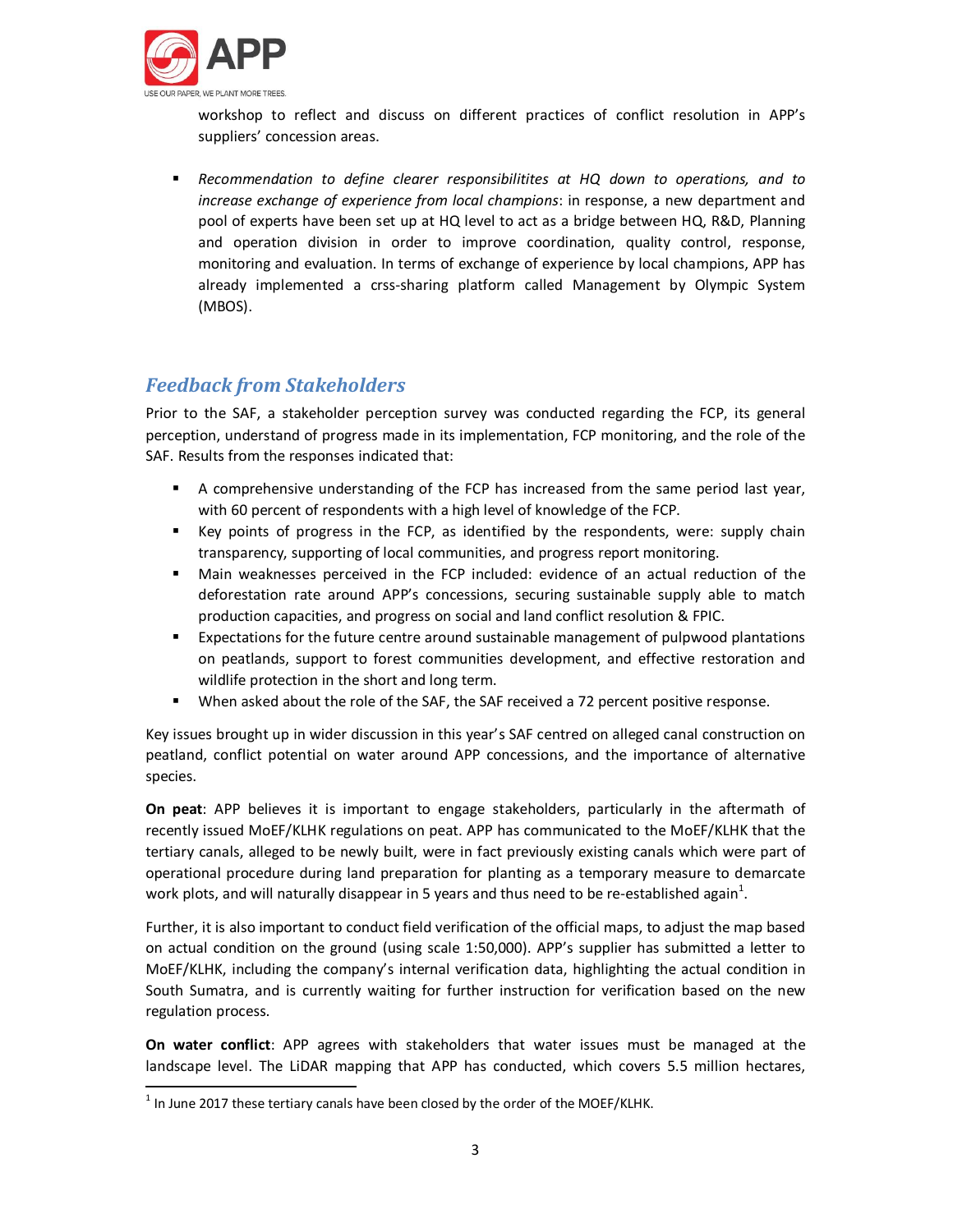

could be used to improve water management in the areas. What is needed now is a platform for joint cooperation on the landscape level, and stakeholders from the SAF should be engaged together in this platform.

**On alternative species**: As part of a comprehensive program to address peatland degradation, further work is needed to include identification and development local palludiculture species not only for production, but also critical peatland rehabilitation and for community livelihoods. APP is currently working with Gadjah Mada University on this very issue. Community support is also needed to accelerate the pace of such development.

## *Breakout sessions*

Stakeholders separated into three working groups:

1. Social conflict resolution

- 3. Zero deforestation and raw material supply
- 2. Conservation and landscape approach

### *Social Conflict Resolution*

Prior to the SAF, APP received a letter from an NGO coalition (Scale Up, JMGR, Walhi Jambi, PPJ, HaKI, JMG-SS, Linkar Borneo, Walhi Kaltim and PADI) requesting an opportunity to do a reflection on APP's social conflict resolution process thus far. It was then agreed by both parties that the NGO's presentation would be done during the breakout session in the group discussing social topic. Pak Hari from Scale Up presented the 4 case studies on Danau Lamo (Jambi), Suku Sakai (Riau), OKI Mill (Sumatra Selatan), Desa Sungsang (Jambi) which was then being discussed within the group. Overall recommendations from the discussion, which was focused mainly on grievance process and conflict resolution process, include:

- **•** APP should do more to ensure mills and suppliers understand the company's social commitments and the importance of complying with them, for example the obligation to meet those who have made complaints or are in conflict with them.
- **A** warning system for suppliers and mills can also help to accelerate what sometimes could be a slow process for responding to complaints (the gap between rapid acknowledgement of complaints from HQ teams and the implementation of resolution process in the field).
- **A** revised grievance system would ensure wider and easier access for all and facilitate a more transparent process. Grievances should ideally be received and treated directly at regional level. This will require strong capacity building.
- **EXP** Capacity building on all levels (especially at regional level) is required to ensure effective conflicts' resolution process. Strong institutions are required for a fair and effective conflict resolution process.
- **IXED Military and police should not be present during negotiation processes with communities** unless there is disorder and/or the conflicts are directly connected with illegal activities (illegal logging, land mafia, land grabbing and speculative practices).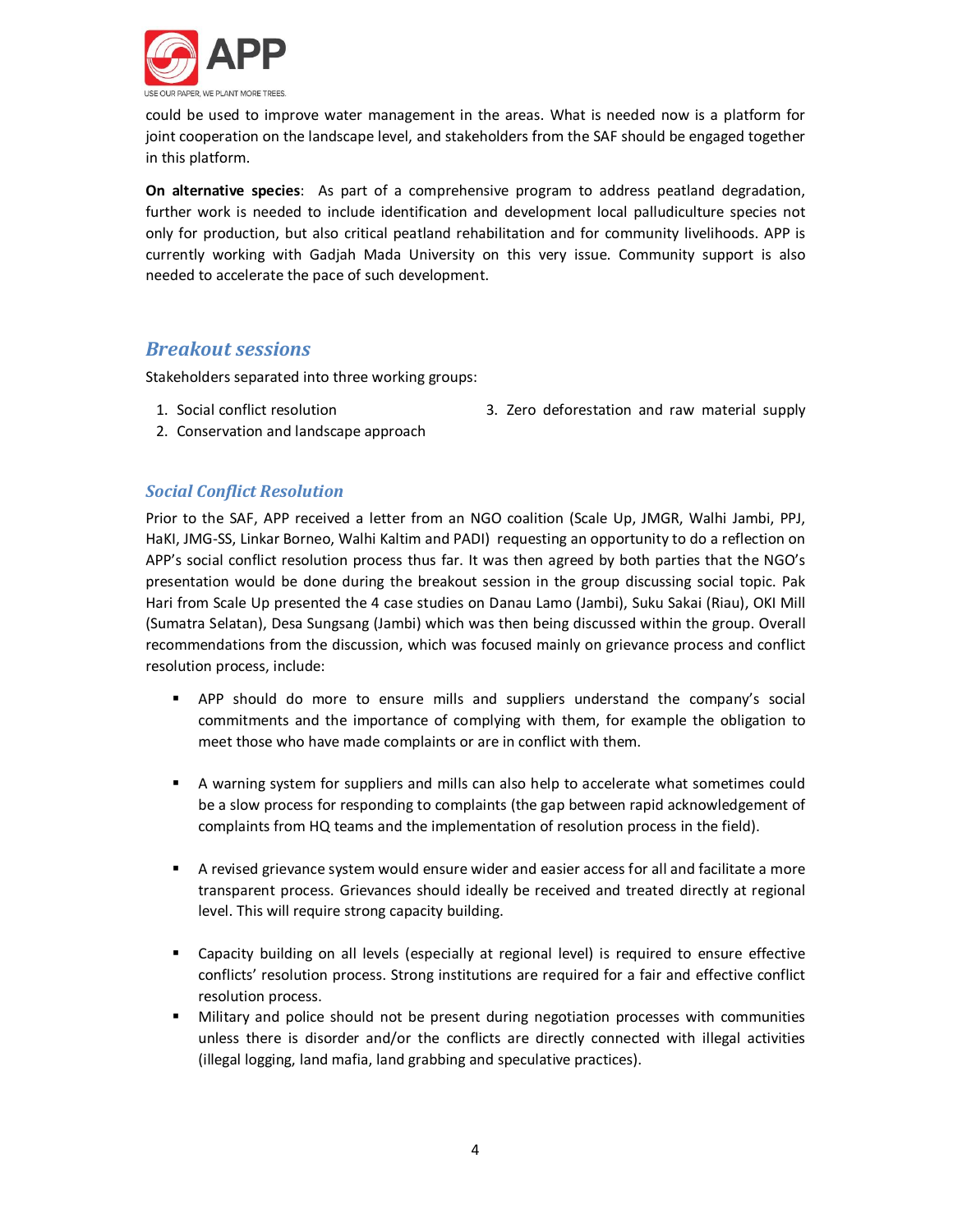

- ß Both local and national politics (including concerning peat) must be taken into consideration during the process.
- **•** Need to identify stakeholders within and around the area of conflicts that can be engaged to further support the resolution of conflict. There needs to be a common understanding between all involved stakeholders to ensure that there is similar approach to resolve the conflicts.
- **P** APP needs to communicate their conflict resolution process clearly, so all interested stakeholders have the same concept and understanding.

#### *Zero deforestation and raw material supply*

A number of challenges and recommendations were discussed:

- **The main recommendation was to strengthen the third party audit process, making it clearer** and more transparent. This was important to quantify the amount of still-existing natural forest and to demonstrate to external stakeholders that forests remain protected. Besides spatial information to quantify zero deforestation, there is a strong need for non-spatial information to systematically report on social impact.
- **•** APP and stakeholders should find a way of linking zero-deforestation with greenhouse gas reductions and in turn quantify the contribution of zero-deforestation to Indonesia's NDC.
- **F** There was a recommendation to identify suitable platform for a dialog with the government for a phased/staged approach to implementing the new peat regulations. Inaccurate data needed to be corrected and guidance on land swaps needed to be clarified. In addition, the regulation needs to be more aligned with the biology of the landscape, so that acacia species do not overtake endemic species.
- ß Full transparency on the stages of potential new suppliers under assesments is needed to avoid potential misconception or misinformation by the general public. However there are also concern that there are limits to transparency in communicating why a supplier was not selected by APP. APP needs to identify steps when APP can start notifying which companies are being considered and determine at which stage of the new supplier assessments that information can be shared with the public.
- The need for a new business model was discussed as a new step to associate with suppliers. This new wood supply business model could shift the focus from monoculture to agroforestry. In order to support and favour suppliers that engaged in agroforestry, a preliminary step would be to have a clear definition of smallholders / local communities / community forest/individuals that are coming together to build a cooperative, etc. This definition should be as close as possible to the Government's definition.
- **Suppliers and communities need to be educated about the High Carbon Stock Approach** (HCSA), which governs whether or not they have access to specific areas of forest. The HCSA analyses incentives to get the communities contributing to HCS protection.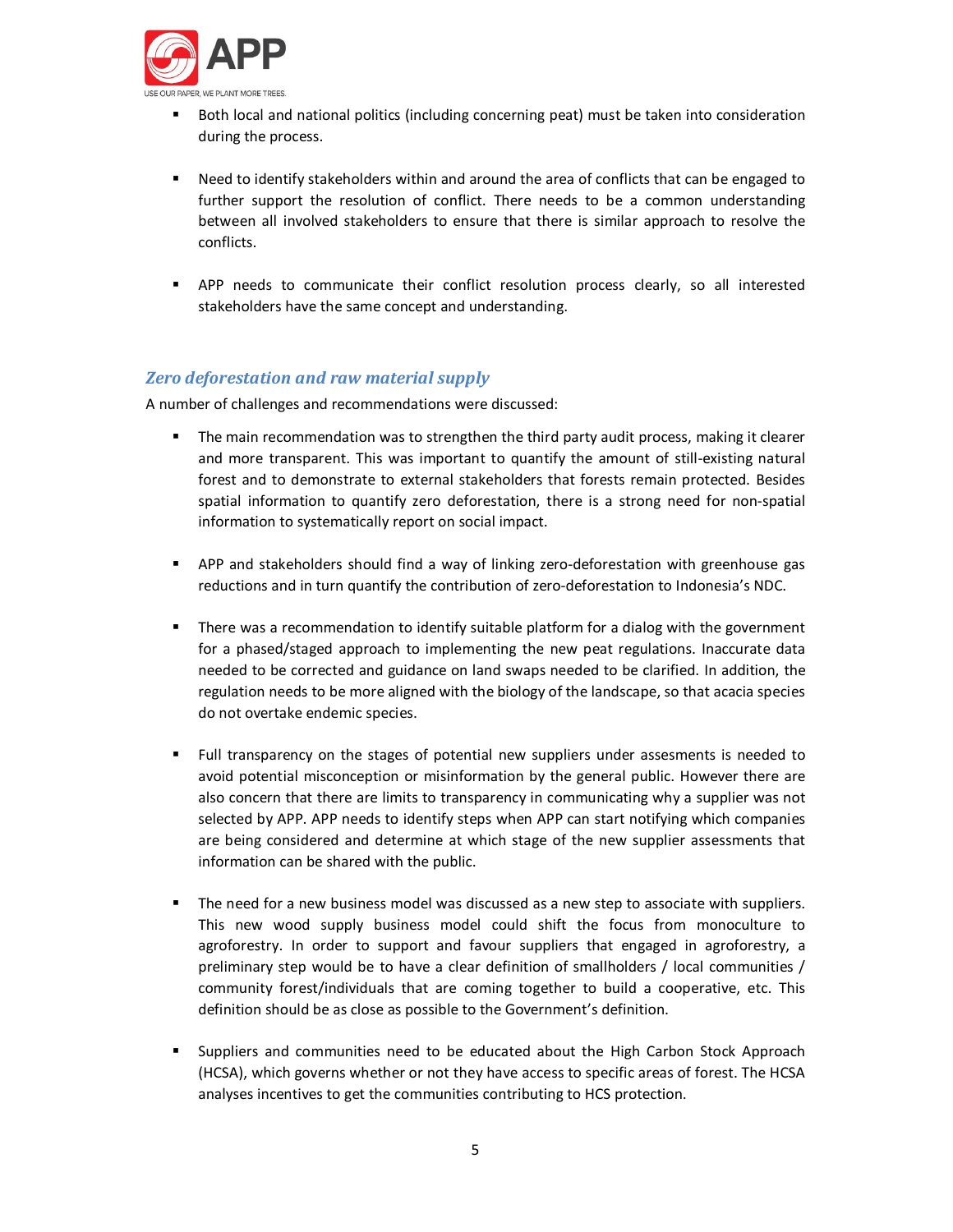

ß Communities should have a greater role in monitoring fibre production and HCS protection, and be educated in order to be able to play this role effectively. APP should consult communities in deciding forest demarcations and definitions.

#### *Conservation and landscape approach*

Discussion was structured in two parts to address conservation issues inside and around concessions and conservation at landscape level.

Regarding conservation inside and around concessions, key points were as follows:

- The ISFMPs are the right tool to promote a sound management of conservation, community and production area in concessions. All consultation processes established around the ISFMP design should be follow through to monitor the ISFMP implementation and improve when necessary.
- **FIGM** The IFFS programme is also a strong tool to strengthen collaboration with local communities while reducing the pressure on fragile environment.
- **EXECT** Illegal encroachment and illegal logging are identified as the key factors undermining conservation efforts. Stakeholders recognize that APP alone can't solve such a problem. Local authorities, local police and in certain cases military forces should be mobilized to stop illegal activities.
- **Stakeholders highlight the need to get a better understanding of the supply chain that allow** illegal timber to reach customers despites the many controls that are supposed to stop such practices. It has been mentioned for example that when an illegal saw mill has been shut down, illegal logging upstream was immediately stopped.
- **EXECOMMENDATION WAS Made that APP should help building alliances between local** communities – that also suffer from additional pressure linked with illegal activities in their neighbourhood – local NGOs and universities to join forces and ask for local authorities to act efficiently and strongly enforce the law against illegal practices.

Regarding conservation at landscape level:

- ß Stakeholders flagged that the 10 landscapes Master Plan developed by APP and Belantara has not been share enough among stakeholders and thus Belantara intentions are not perceived as clear enough. This is then a limitation for stakeholder engagement in partnership with Belantara.
- **EX Conservation at landscape level, and in more general terms, sustainable landscape** management requires a multi-stakeholder dialog that includes different companies working on the landscape, local communities representatives, NGOs working on development or conservation, national parks when relevant, and local authorities. Belantara already establish such forums in various provinces (South Sumatra, West Kalimantan) and expect to launch new ones in all other provinces.